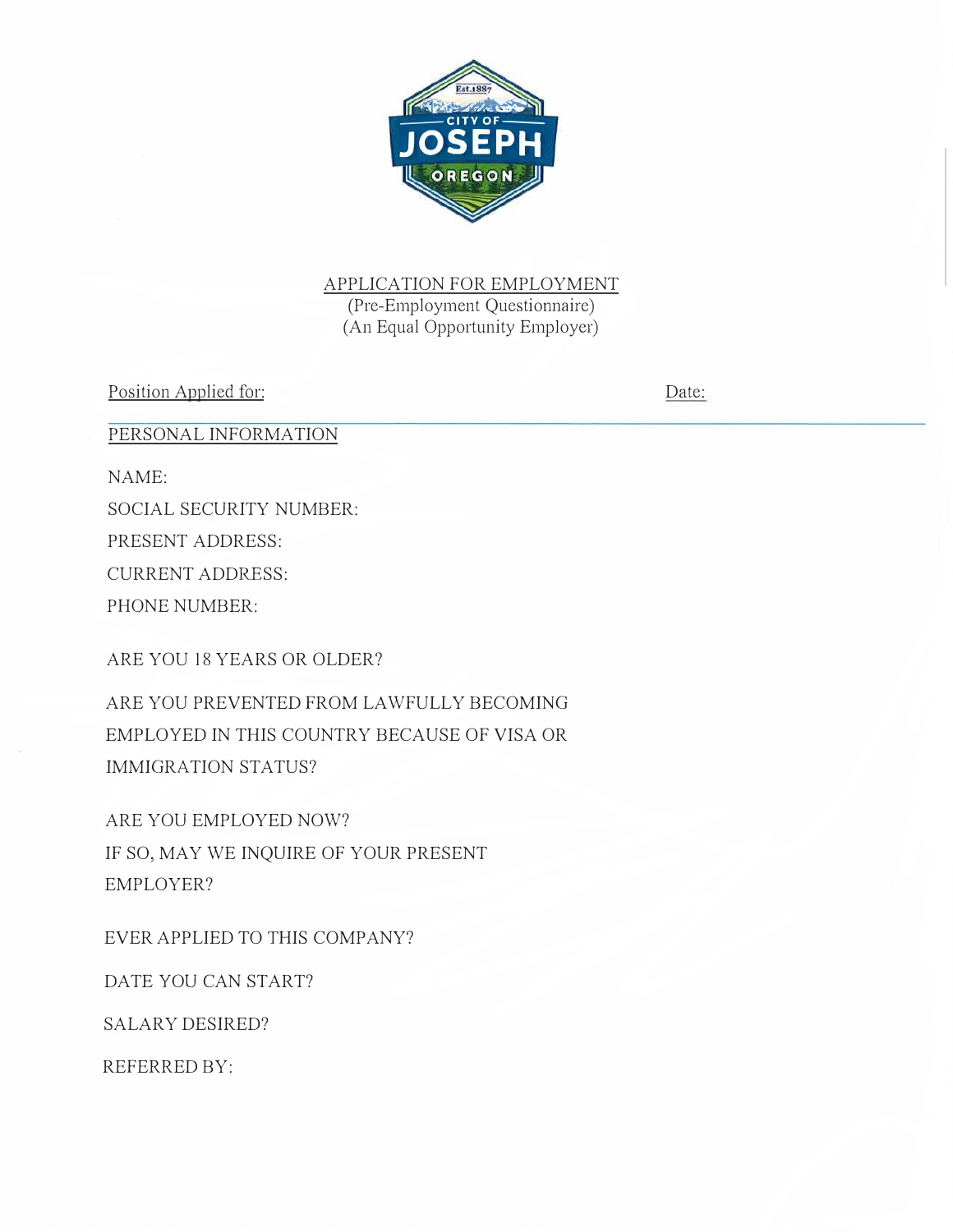

| <b>EDUCATION</b> | <b>NAME OF</b><br>SCHOOL | <b>YEARS</b><br><b>ATTENDED</b> | GRADUATE? | <b>SUBJECTS</b><br><b>STUDIED</b> |
|------------------|--------------------------|---------------------------------|-----------|-----------------------------------|
| <b>GRAMMER</b>   |                          |                                 |           |                                   |
| <b>SCHOOL</b>    |                          |                                 |           |                                   |
| HIGH SCHOOL      |                          |                                 |           |                                   |
| TRADE, BUSINESS  |                          |                                 |           |                                   |
| <b>OR</b>        |                          |                                 |           |                                   |
| CORRESPONDENCE   |                          |                                 |           |                                   |
| <b>SCHOOL</b>    |                          |                                 |           |                                   |
| <b>COLLEGE</b>   |                          |                                 |           |                                   |

**EXCLUDE ORGANIZATIONS, THE NAME OF WHICH INDICATES THE RACE, CREED,** SEX, AGE, MARITAL STATUS, COLOR OR NATION OF ORIGIN OF ITS MEMBERS

#### US MILITARY OR PRESENT MEMBER? BRANCH?

General

| <b>SUBJECTS OF SPECIAL</b><br>STUDY OR RESEARCH<br><b>WORK</b> |  |
|----------------------------------------------------------------|--|
| <b>SPECIAL SKILLS</b>                                          |  |
| <b>CURRENT</b><br>LICENSES/CERTIFICATIONS                      |  |
| <b>ACTIVITIES: (CIVIC</b><br>ATHLETIC ECT.)                    |  |

L *EXCLUDE ORGANIZATIONS, THE NAME OF WHICH INDICATES THE RACE, CREED,*  SEX, AGE, MARITAL STATUS, COLOR OR NATION OF ORIGIN OF ITS MEMBERS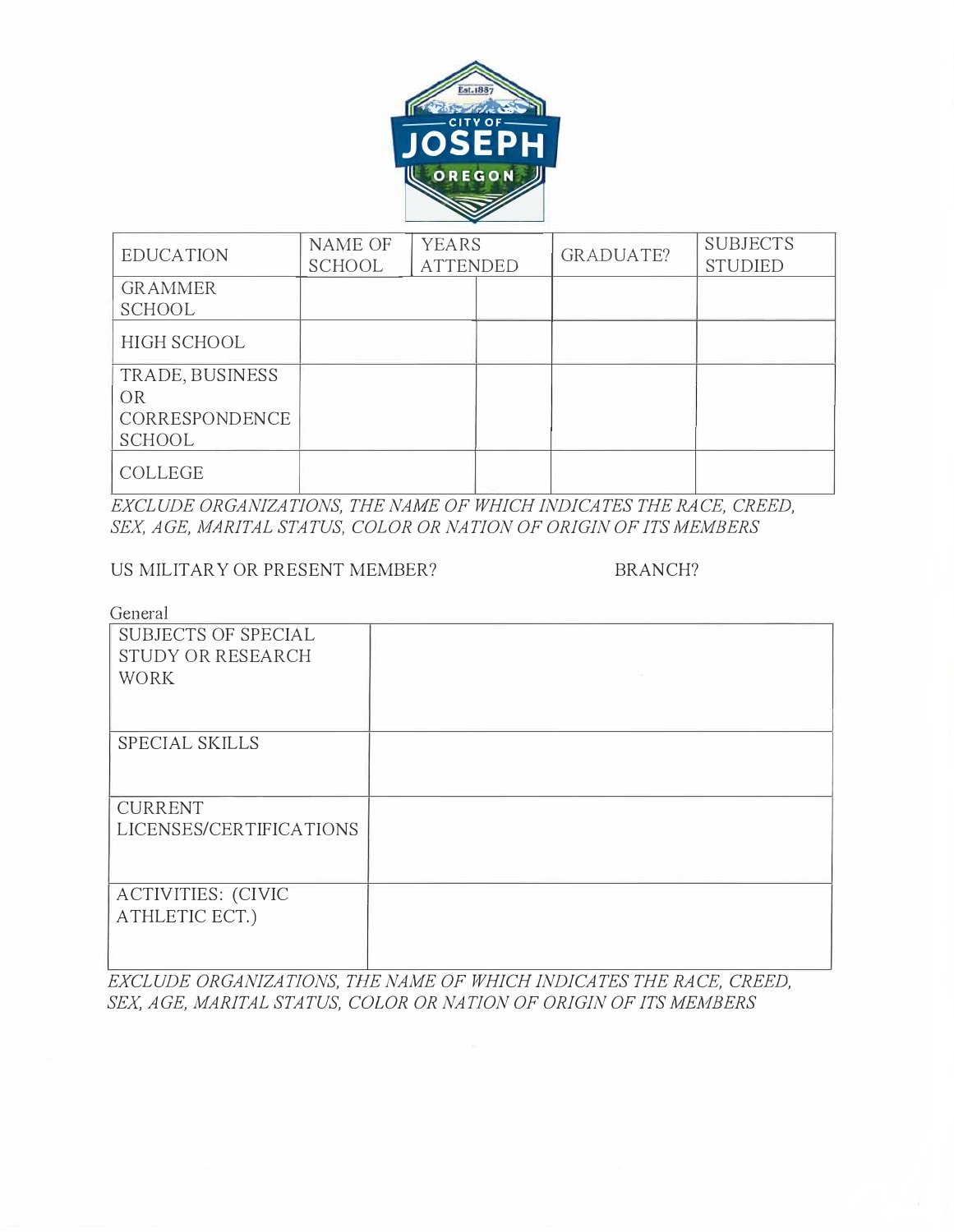

## FORMER EMPLOYERS (LIST BELOW LAST THREE EMPLOYERS, STARTING WITH LAST ONE FIRST)

| DATE MONTH      | NAME AND ADDRESS | <b>SALARY   POSITION</b> | <b>REASON FOR</b> |
|-----------------|------------------|--------------------------|-------------------|
| <b>AND YEAR</b> | OF EMPLOYER      |                          | <b>LEAVING</b>    |
| FROM:           |                  |                          |                   |
| TO:             |                  |                          |                   |
| FROM:           |                  |                          |                   |
| TO:             |                  |                          |                   |
| FROM:           |                  |                          |                   |
| TO:             |                  |                          |                   |

WHAT DID YOU LIKE MOST ABOUT YOUR CURRENT/MOST RECENT JOB?

#### . REFERENCES: (GIVE THE NAMES OF THREE PERSONS NOT RELATED TO YOU, WHOM HAVE KNOWN AT LEAST ONE YEAR.)

| <b>NAME</b>                   | <b>ADDRESS</b>     | <b>BUSINESS</b>    | <b>YEARS</b><br><b>ACQUAINTED</b> |
|-------------------------------|--------------------|--------------------|-----------------------------------|
| the control of the control of | and the company of | and the control of | <b>STATE</b><br><b>STATISTICS</b> |
|                               |                    |                    |                                   |
|                               |                    |                    |                                   |

SIGNATURE OF APPLICANT:

IN CASE OF EMERGENCY NOTIFY

NAME:

ADDRESS:

PHONE NO: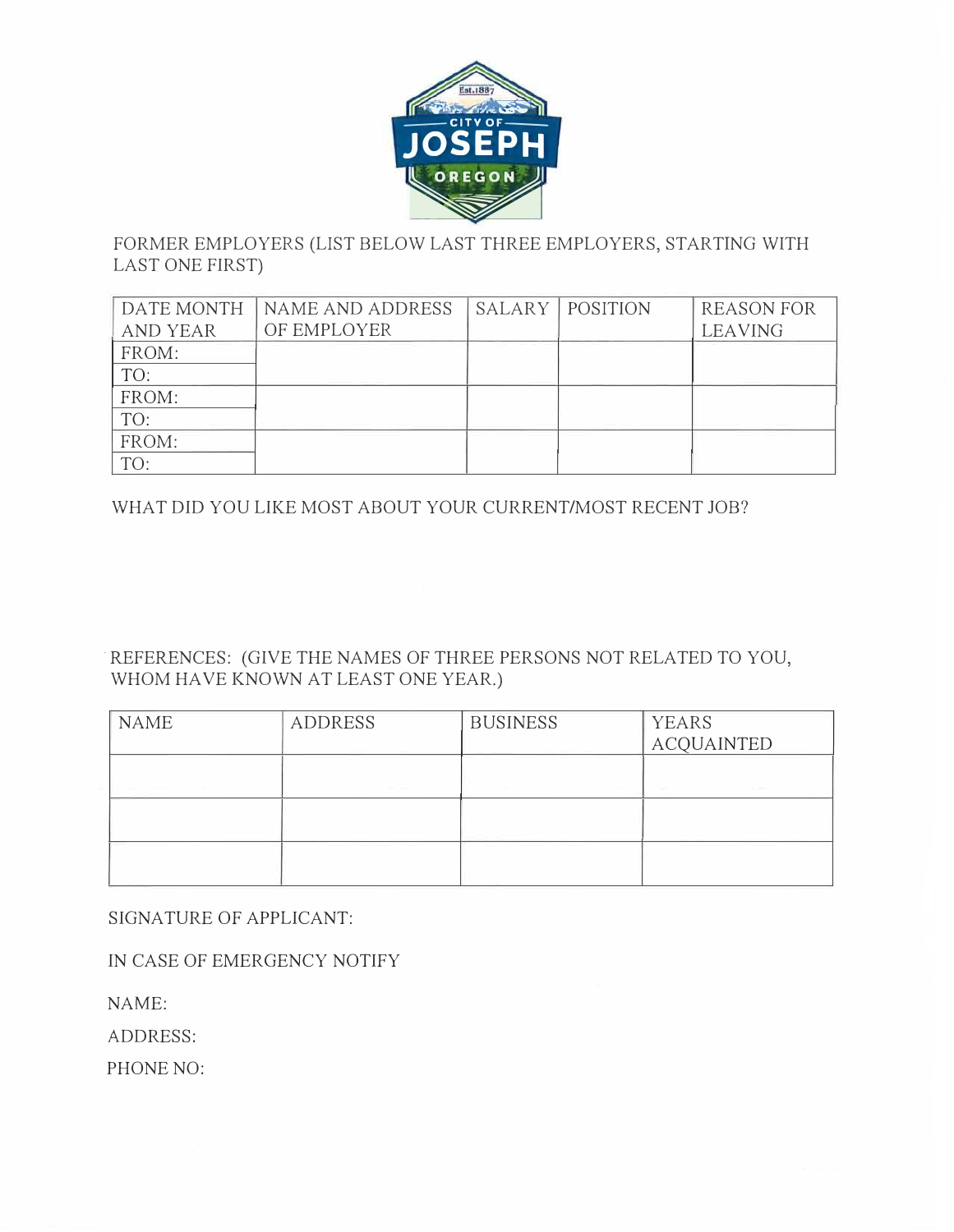

"I CERTIFY THAT ALL THE INFORMATION SUBMITTED BY ME ON THIS APPLICATION IS TRUE AND COMPLETE, AND I UNDERSTAND THAT IF ANY FALSE INFORMATION, OMISSIONS, OR MISREPRESENTATIONS ARE DISCOVERED, MY APPLICATION MAY BE REJECTED AND, IF I AM EMPLOYED MY EMPLOYMENT MAY BE TERMINATED AT ANY TIME."

"IN CONSIDERATION OF MY EMPLOYMENT, I AGREE TO CONFORM TO THE CITIES RULES AND REGULATIONS AND I AGREE THAT MY EMPLOYMENT AND COMPENSATION CAN BE TERMINATED, WITH OR WITHOUT CAUSE AND WITHOUT NOTICE AT ANY TIME AT EITHER MY OR THE COMPANY'S OPTION. I ALSO UNDERSTAND AND AGREE THAT THE TERMS AND CONDITIONS OF MY EMPLOYMENT MY BE CHANGED, WITH OR WITHOUT CAUSE AND WITH OR WITHOUT NOTICE, AT ANY TIME BY THE CITY. I UNDERSTAND THAT NO CITY REPRESENTATIVE, OTHER THAN THE MA YER, WITH COUNCIL APPROVAL, HAS ANY AUTHORITY TO ENTER INTO ANY AGREEMENT FOR EMPLOYMENT FOR ANY SPECIFIC PERIOD OF TIME, OR TO MAKE ANY AGREEMENT CONTRARY TO THE FOR EGOING."

DATE:

SIGNATURE:

DO NOT WRITE BELOW THIS LINE